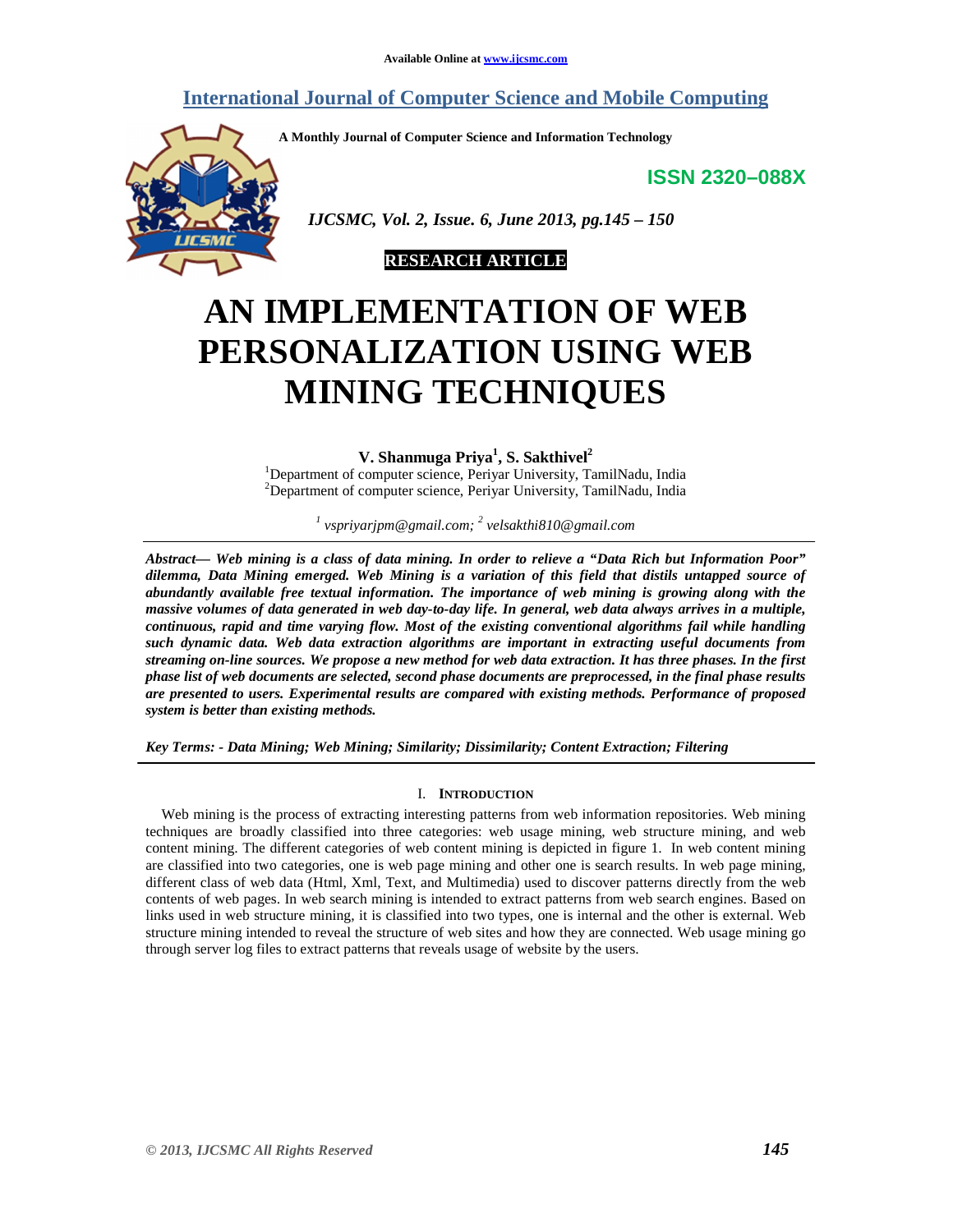

**Figure1: Classification of Web Mining** 

 Web data clustering is the organization of a collection of web documents into clusters based on similarity. A good clustering algorithm should have high intra-cluster similarity and low inter-cluster similarity. The process of grouping similar documents for versatile applications has put the eye of researchers in this area. Evolutionary clustering is an emerging research area which produces clusters that smoothly evolve over time. Evolutionary Clustering optimizes two potentially conflicting criteria: Snapshot Quality and History Cost simultaneously. In incremental clustering, the new clustering might not be related to the existing clustering whereas, evolutionary clustering is entirely based on the concept of maintaining the clustering over time.

A recent trend in clustering huge web data is the use of frequent item sets since they provide significant dimensionality reduction. In addition, frequent item sets address the problems like outlier removal, dimensionality reduction, etc. and satisfy the main features of evolutionary clustering, naturally and satisfy the two criteria of evolutionary clustering automatically.

The remaining sections of the paper are structured as follows. We begin by describing the problem statement and objectives of the paper in section 2. In section 3, we present a new architecture of proposed system. In section 4, we discuss experimental setup of our proposed system. In section 5, we discuss related work. Finally, section 6 gives conclusions and direction of future work.

#### II. **PROBLEM DESCRIPTION**

The previous Researchers proposed many methods for extraction of information from World Wide Web. The Research paper studies a set of problems that are faced during web data extraction. Researchers in web proposed many methods to extract patterns from web search engines. In web most of the information present is useless. In this paper we propose a new method which solves the problems like web noisy data, junk mails, spam mails, advertisements, etc.

This method focuses on the following objectives:

- $\triangleright$  Focusing on the role of web content extraction and identifying list problems when mining list of documents. Studying the solutions to these problems.
- $\triangleright$  Presenting the method which is used to identify required patterns in an effective manner.

Examining a number of available techniques that can be applied to discover by solving these.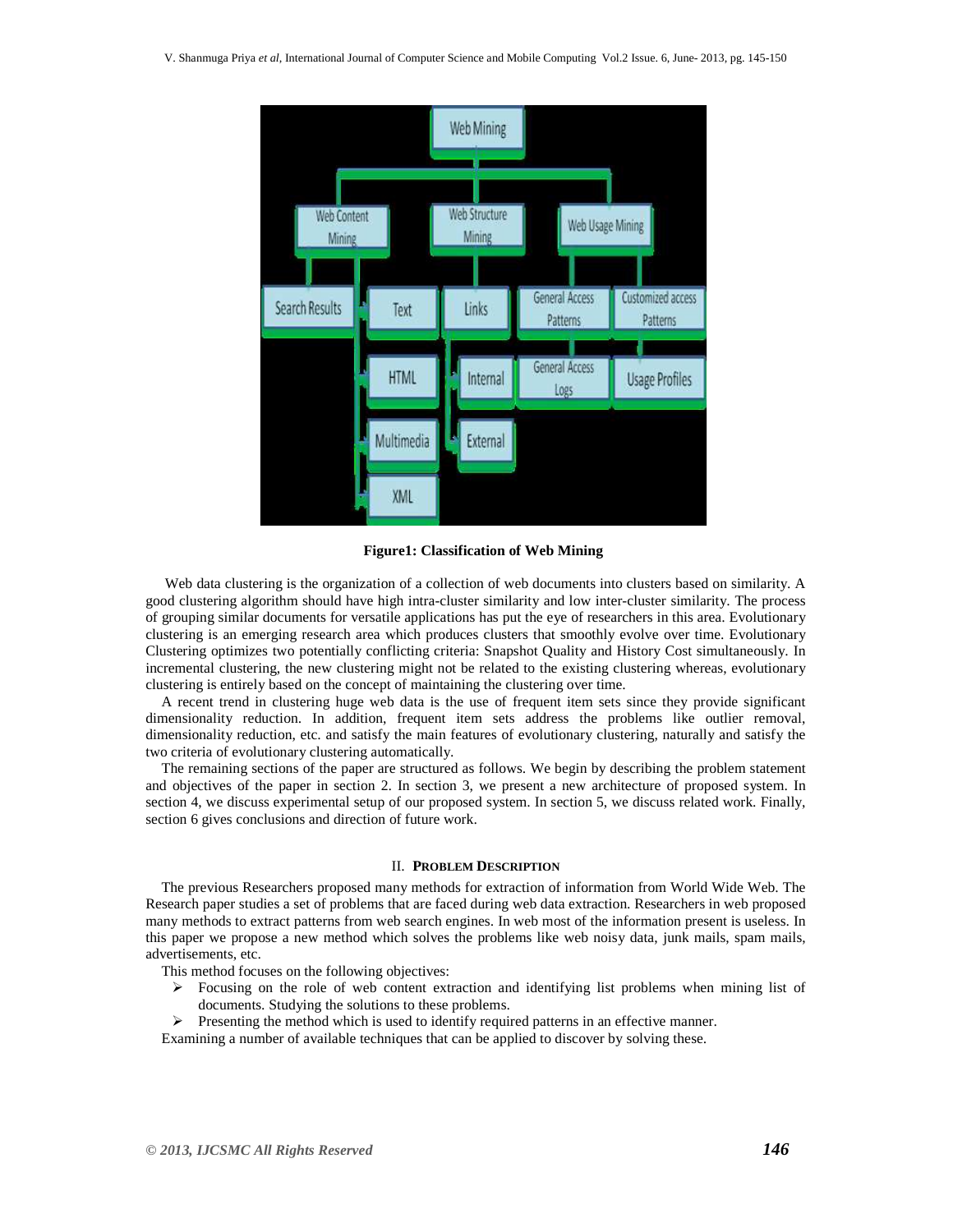#### III. **PROPOSED ARCHITECTURE**

Architecture of proposed system is shown in figure 2. The main idea of proposed system is to extract patterns based on user interest using a collection of web documents by creating web cube. Architecture of proposed knowledge discovery from web databases includes following steps:

- $\triangleright$  Decide targeted data.
- $\triangleright$  Selection of input documents for mining.
- Apply Preprocessing techniques to clean web documents.
- $\triangleright$  Display contents to users.



**Figure 2: Architecture of proposed system**

In the proposed architecture, first a list of documents are selected and interesting patterns is fixed by the user by using interfaces. After collecting list of documents, all are applied to web data preprocessing step. In preprocessing step all list of selected documents are applied to cleaning, filtering and steaming process. Output of preprocessing is called content and it is displayed to user as knowledge.

## IV. **EXPERIMENTAL RESULTS AND DISCUSSIONS**

Web document presents data, for example user looking for CMJ university details then the site information is shown in figure 3 and site contents are shown in the figure 4. Fewer amounts of web data is presented using huge amount of tags.



**Figure 3: A sample Web Document**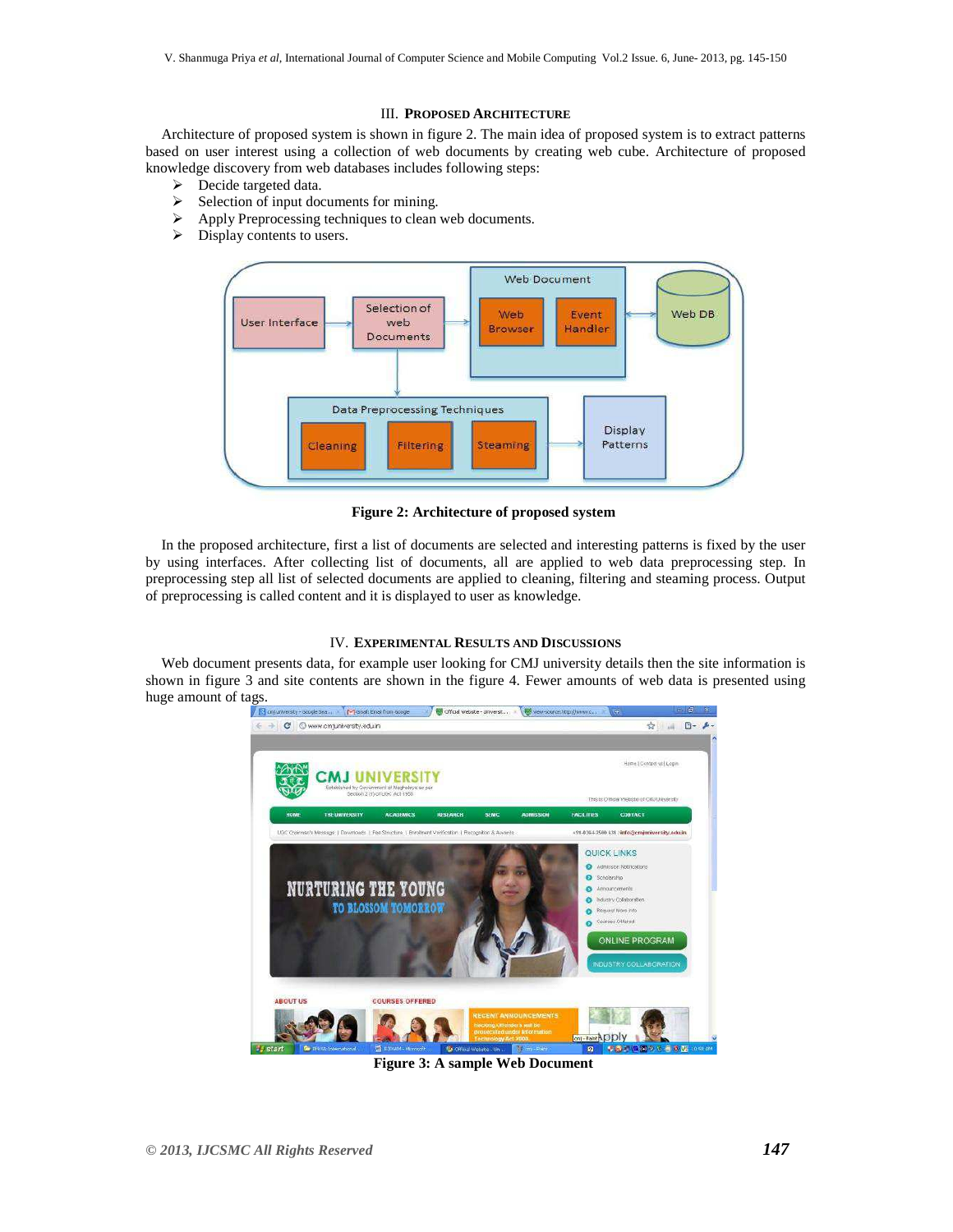V. Shanmuga Priya *et al*, International Journal of Computer Science and Mobile Computing Vol.2 Issue. 6, June- 2013, pg. 145-150



**Figure 4: Web document contents** 

 Experimental setup of proposed system is shown in figure 5. Before web content extraction, first a list of web documents is selected. Then all selected documents are applied to data preprocessing technique. In web most of the data present is a noisy or dirty in the nature. If the contents are extracted from this type of documents gives incorrect patterns, so all the documents are applied to preprocessing techniques like cleaning, steaming and transforming.

During web content extraction process following methods are applied:

- **Remove Comments:** from the selected documents all comments are removed first.
- **Remove Meta tags:** Meta tags gives description about web documents, user interesting patterns are not in the description, so it removed.
- **Remove Scripts:** client side or server side scripting languages are used to present the document in a look and feel manner, so it can also remove from the documents.
- **Remove junk images or ads:** popup advertisements deviate user into web spoofing sites, so the image tags present in the document is removed.
- **Remove External or Internal links:** Link tags in the document are removed.
- **Cleaning:** less important words in the document like is, was, articles, etc from the documents.
- **Steaming:** synonyms are replaced with single word.
- > **Transforming:** create web data cube.

Let suppose, before applying preprocessing web document size is 10KB, after applying preprocessing size is reduced to 1KB. Therefore 90% of data present in the document is noisy data which has been removed from the documents. According to user request extracted patterns are displayed to user as knowledge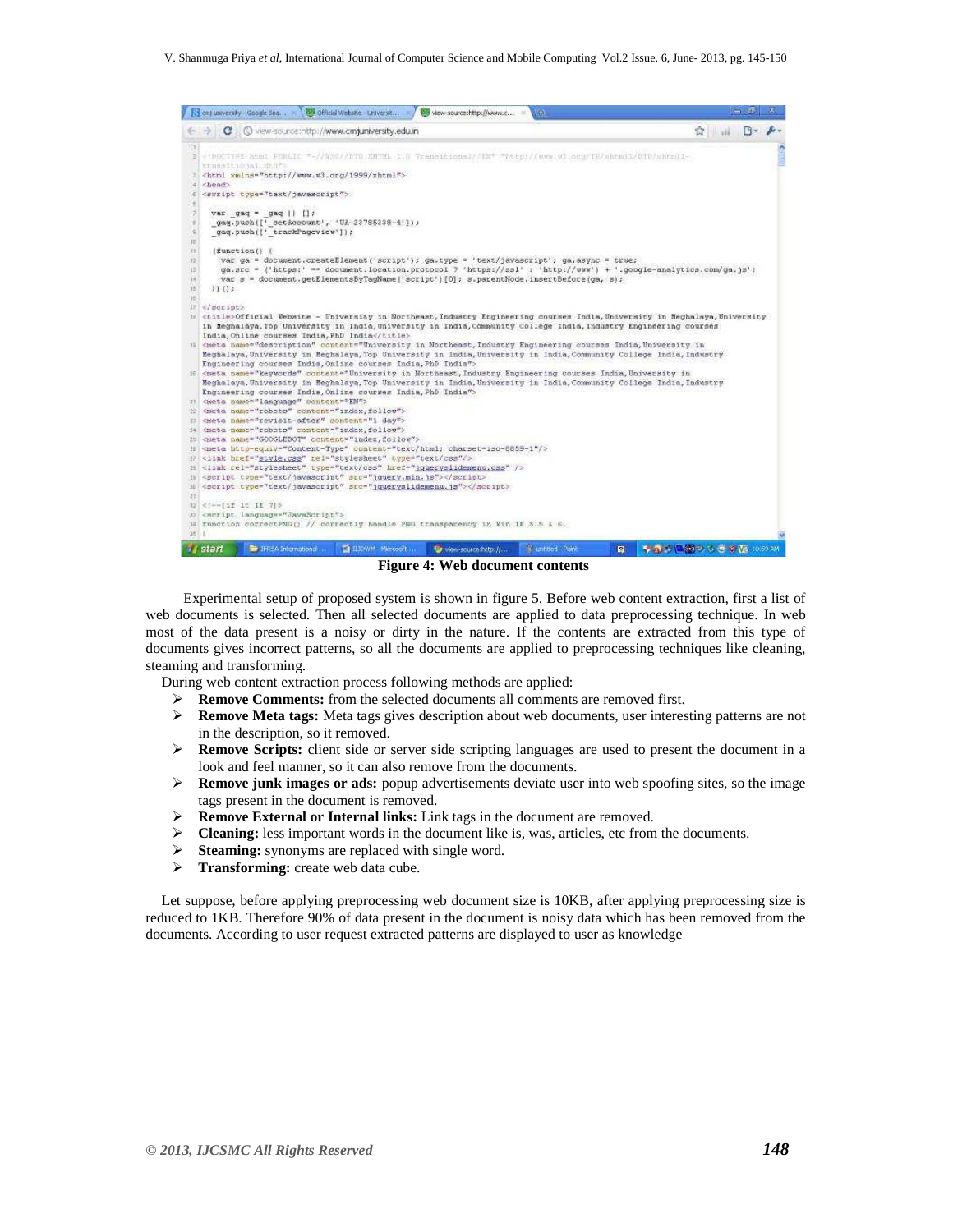

**Figure 5: Experimental setup**

# V. **RELATED WORK**

An implementation of data preprocessing for web usage mining and the facts of algorithm for path completion are existing in Yan Li's paper [11]. After user session discovery, the missing pages in user access paths are append by using the referrer based method which is an effective solution to the problems introduce by proxy servers and local caching. The reference distance end to end of pages in complete path is modified by taking into account the average reference length of pages. As confirmed by practical web access log file, the path completion algorithm, proposed by Yan LI, efficiently appends the lost information and improves the reliability of contact data for further web usage mining calculations.

JIANG Chang-bin and Chen Li [12] bring about a Web log file data preprocessing algorithm based on collaborative filtering. It can make user session identification fast and flexibly even though statistical data are not enough and user history visiting records are absence. Huiping Peng [13] used FP-growth algorithm for processing the web log file records and obtained a set of frequent patterns. Then using the grouping of browse interestingness and site topology interestingness of association rules for web mining they revealed a new pattern to provide valuable data for the site construction.

In Web Usage Mining, web session data clustering plays vital role to classify visitors of website on the basis of user profile access history and similarity measure. Web session clustering is used in many ways to manage the web resources effectively such as personalization of web data, modification of schema. Dr. Sohail Asghar, Tasawar Hussain [14] proposed a method for web session clustering for preprocessing level of web usage mining. This method covers preprocessing steps to prepare the web log information and converts the unqualified web log data into numerical data.

Doru Tanasa [15], in his paper brings two significant contributions for a web usage mining. They proposed a complete methodology for preprocessing the Web logs and a divisive general methodology with three approaches for the discovery of sequential patterns with a low support. Ling Zheng [16], proposed improved data preprocessing to solve some existing problems in traditional data preprocessing technology for web log mining.

### VI. **CONCLUSION AND SCOPE OF FUTURE WORK**

The explosive day-to-day growth of information available on the web has necessity the web users to make use of some techniques to locate desired information from web resources. Web contains noisy data, redundant information and which mirrored web pages in and abundance. The effective way of identifying required patterns is a major issue the necessity to discover data from web sources and needs to be address. In this paper we